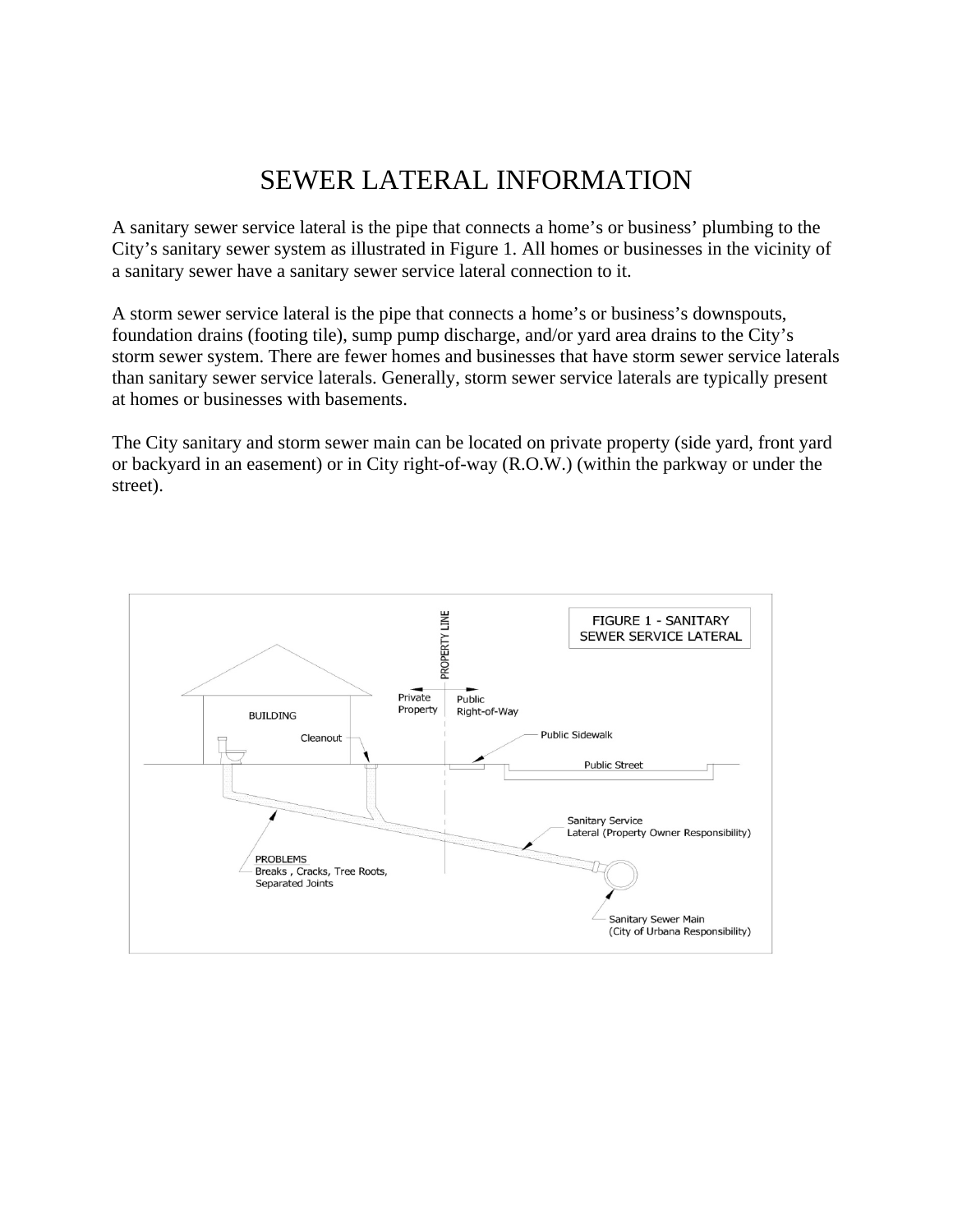Many homes in the City were built before 1950 and often have not replaced their original sewer service laterals. Over time, these pipes, generally made of clay, can crack, break, collapse, become disjointed, experience displacement, and/or be subject to intrusion by roots, all of which can cause blockage or pipe failure. Homeowner's insurance programs do not typically cover the cost of repairing/replacing laterals since it is considered a normal part of home maintenance.

In Urbana the maintenance of the sanitary and storm sewer service lateral up to the connection to the City's sewer main is the responsibility of the property owner. Section 24-38 Paragraph (c) of the City Code for the City's policy on sewer service laterals states that "all costs and expenses incident to the installation, connection, repair, and maintenance of the building sewer shall be borne by the owner, and for such purposes, the owner is granted permission to excavate in the public right of way subject to the regulations of the director of public works". The connection to the main is typically a tee or wye which is considered part of the public sanitary sewer and thus the City's responsibility to maintain.



Sanitary Sewer Service Lateral

The City of Champaign, Village of Savoy, City of Danville, Village of Rantoul, City of Charleston, City of Mattoon, City of Decatur, City of Bloomington, and City of Normal all